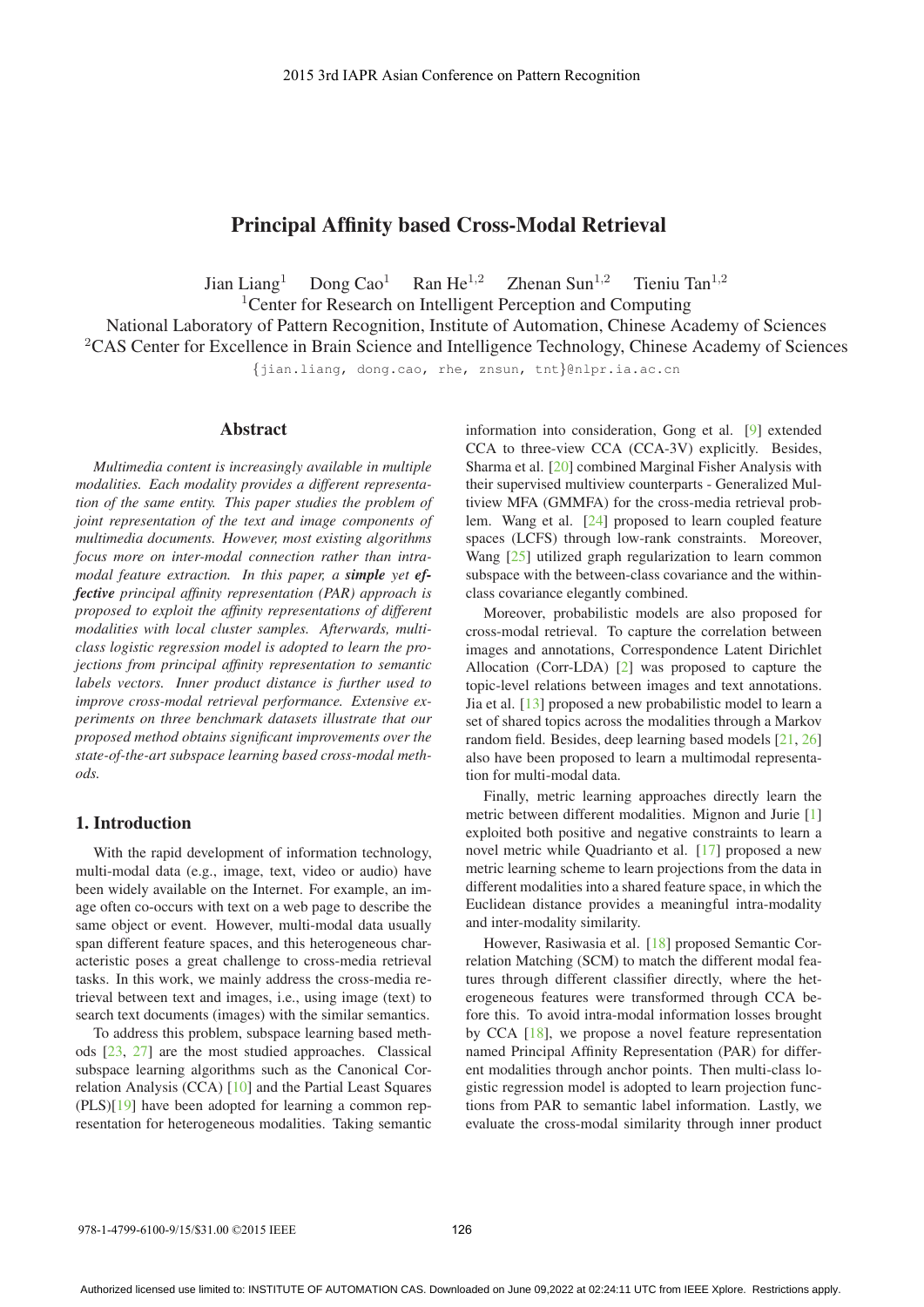metric. The main contributions of our proposed method can be summarized as follow:

- We propose a *simple*, yet *effective* principal affinity representation, i.e., affinities with predefined data clusters, for cross-modal retrieval.
- Experimental results on three benchmark datasets demonstrate that our method obtains promising results and performs better than state-of-the-art methods.
- Additionly, we discover that the inner product distance metric can improve the retrieval performance of classification-based algorithms such as SCM and our PACMR.

### 2. Methodology

In the section, we firstly explain a novel representation named PAR. Then, we will give a brief overview of multi-class Logistic Regression (mcLR) that will be mainly adopted in our cross modal retrieval work. Lastly, we will present to combine PAR and mcLR for cross-modal retrieval.

#### 2.1. Principal Affinity Representation

Affinity information, also known as similarity over pairs of data points, has proven effective in machine learning algorithms such as kernel methods [11] and data clustering [7]. The raw data features need to be explicitly transformed into feature vector representations via a user-specified kernel, i.e., a similarity function over pairs of data points in raw representation. Taking support vector machine [22] for example, kernel methods can obtain much better performance. Frey [7] proposed a classical clustering algorithm named as affinity propagation. Liu et al. [14] discovered that largescale data affinity graph, constructed through similarities with less anchor points, can obtain comparable even better performance.

Here we adopt similar ideas with  $[14]$ , where affinities within pairs of data points are measured through Gaussian kernel  $K(x_i, x_j) = e^{-\frac{||x_i - x_j||^2}{2\sigma^2}}$ . Instead of calcu-<br>lating merely the affinities with nearby anchor points in lating merely the affinities with nearby anchor points in [14], affinities with all anchor points are exploited without normalization to avoid the information loss. Given m anchor points  $\{u_1, u_2, \ldots, u_m\}$ , the transformed mdimension representations

$$
f(x_i) = [K(x_i, u_1), K(x_i, u_2), \dots, K(x_i, u_m)] \tag{1}
$$

are treated as PAR which can preserve the local and global structure. Nearby raw data points or intra-class data points can own similar PAR while distant raw data or inter-class data points can own a large margin between PAR. Moreover, with increasing amount of anchor points, even local ordinal similarity in source space can be preserved.

To keep the source space structure and guarantee the reasonable memory and computation cost, we adopt Litekmeans<sup>1</sup> to obtain anchor points from features concatenated by different modalities effectively and efficiently. Noting that the anchor points are obtained from both modalities simultaneously to push the PAR in different modalities more consistent.

#### 2.2. Multi-class Logistic Regression

Logistic Regression (LR) [8] is a direct probability model that was developed by statistician D. R. Cox in 1958. Logistic regression, directly exploiting condition probability  $p(y|\mathbf{x})$  instead of derived version from joint probability  $p(y, x)$ , is a discriminative approach. Due to the binary variables, LR adopts Bernoulli distribution below as condition distribution:

$$
p(y|\mathbf{x}, \mathbf{w}) = Ber(y|sigm(\mathbf{w}^{\mathbf{T}}\mathbf{x}))
$$
 (2)

Besides, the estimated probabilities are restricted to  $[0, 1]$ through the following form:  $f(z) = \frac{e^{\alpha+\beta z}}{1+e^{\alpha+\beta z}}$ . Let  $\{(x_1,y_1),(x_2,y_2),\ldots,(x_n,y_n)\}$ be the training dataset of n examples with  $\{x_1, x_2, \ldots, x_n\}$  being n input variables and  $\{y_1, y_2, \ldots, y_n\}$  being corresponding target variables where  $y_i \in \{0, 1\}^L$  with each element  $y_{ij}$ ,  $j \in [1, L]$  de-<br>noting the correct label for that sample. Following these asnoting the correct label for that sample. Following these assumptions above, mcLR attempts to minimize the negative log-likelihood below:

$$
NLL(W) = \sum_{i=1}^{n} log(1 + e^{-y_i^T W x_i})
$$
 (3)

Taking the max-margin model into consideration, this original model can be extended to a more preferred method called L2-regularized Logistic Regression [6], which solves the following unconstrained optimization problem:

$$
\min_{W} \frac{1}{2} \|W\|_{F}^{2} + C \sum_{i=1}^{n} \log(1 + e^{-y_{i}^{T} W x_{i}})
$$
(4)

where the first term aims to maximize the classification margin, the last term is negative log-likelihood of traditional logistic regression.

The dual optimization function for L2-regularized Logistic Regression takes the following form:

$$
\min_{\alpha} \frac{1}{2} \alpha^T Q \alpha + \sum_{i:\alpha_i > 0} \alpha log \alpha +
$$
\n
$$
\sum_{i:\alpha_i < C} (C - \alpha) log(C - \alpha) - \sum_{i=1}^{l} C log C
$$
\n*subject to*  $0 \le \alpha_i \le C, \forall i \in [1:l].$ \n
$$
(5)
$$

<sup>1</sup>http://www.zjucadcg.cn/dengcai/Data/Clustering.html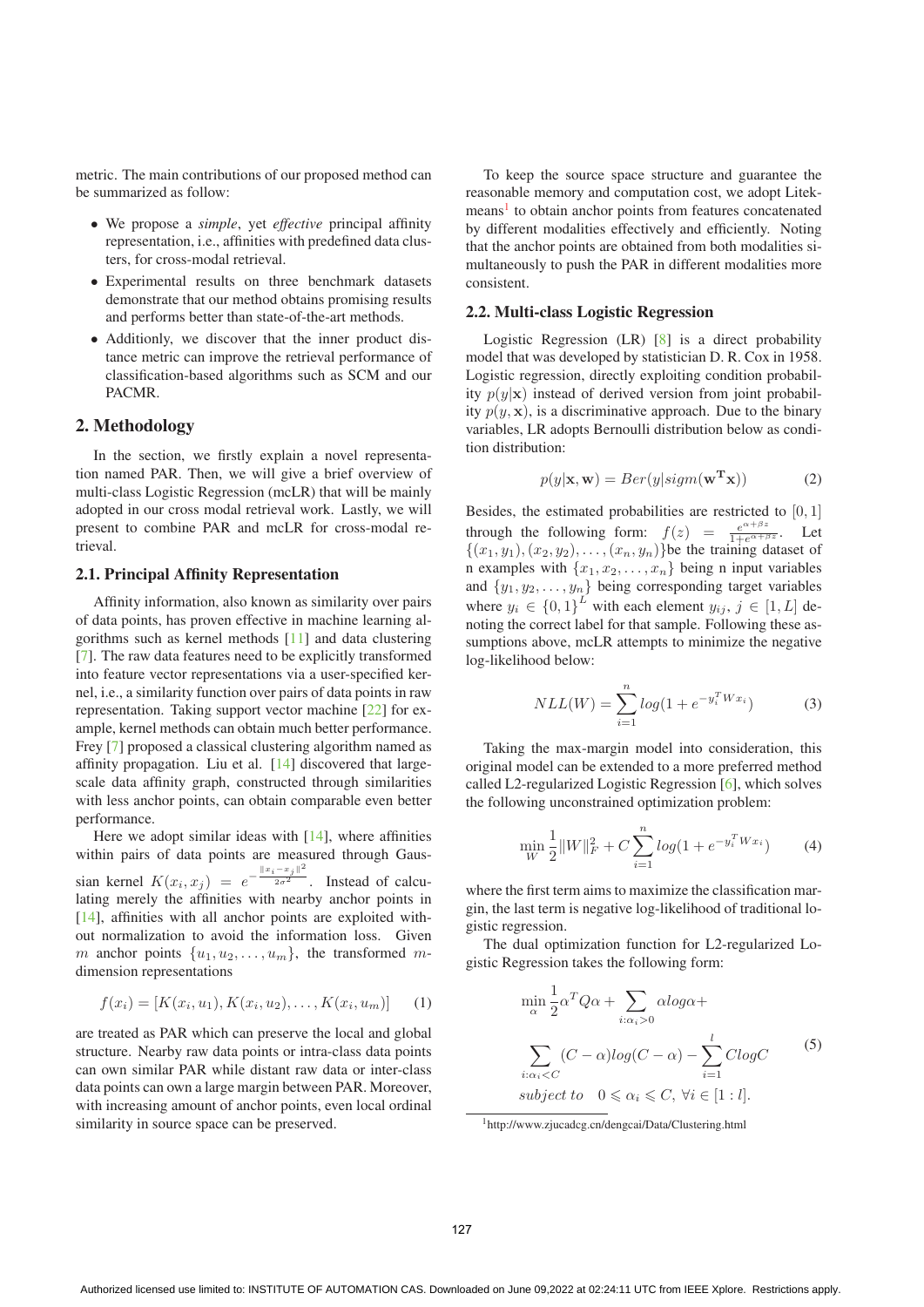where  $Q_{ij} = y_i^T y_j x_i^T x_j$ ,  $\alpha$  are the dual variables, the *i*th element is given as  $\alpha$ . C is the regularization parameter: *l* element is given as  $\alpha_i$ ; C is the regularization parameter; l is the number of training vectors.

#### 2.3. Cross-modal Retrieval

Almost all subspace based methods for cross-modal retrieval attempt to learn a common space where projected features from different modal can be measured with some ordinary metrics such as Euclidean distance, cosine distance, etc. However, optimizing these objective functions of learning methods is challenging and the running time is rarely well-pleasing. Different from previous subspace learning approaches [24, 20], our method adopts a similar classification approach with  $[18, 5]$  which can be seen as a particular form of subspace based method. Our method considers the label space as common space, i.e., the provided ground truth label vectors  $\{y_i\}_{i=1}^n$ ,  $y_i \in R^k$ , where k is the amount of labels or classes are fixed as common space vecamount of labels or classes, are fixed as common space vectors. Apparently, these external labels are consistent for two or multiple modalities in every metric space. Then different kinds algorithms can be adopted to learn the projection of PAR in different modal to common label space. Here we choose primal L2-regularized Logistic Regression [6] for efficiency, whose objective function is shown in Eq.(4).

It is worth noting that, we take PAR for classification algorithms while [18] acquires either dimensionality reduction through Principal Component Analysis (PCA) or raw data representation for classification task in each modalities. Here we do not consider nosiy conditions shown in [3]. Furthermore, even various metrics in common space has been thoroughly studied in [5], we discover that extra straightforward inner product distance in our common space for retrieval, which can be seen as cosine distance with L1 normalization, gains the best performance over all three standard public datasets, shown apparently in Table 1 and Figures 1, 2, 3.

### 3. Experiments and Results

In this section, our approach and existing methods are compared on three publicly available datasets - Pascal VOC2007 [12] dataset, NUS-WIDE [4] dataset and Wiki [18] image-text dataset. For cross-modal retrieval problem, specific projections to common space are learned on training dataset. Then, we project the data from different modalities into the common space. For the test set, we take the data from one modality as the query set, and the data from another modality as the database set.

## 3.1. Datasets

The Pascal VOC dataset  $[12]$  consists of 5,011/4,952 (training/ testing) image-tag pairs, which can be categorized into 20 different classes. We select images with only one object as the way in [20], resulting in 2,808 training and



2,841 testing data. The image features are 512-dimensional Gist features [16], and the text features are 399-dimensional word frequency features with both features provided in [12] for fair comparison.

The NUS-WIDE dataset [4] is currently the largest dataset used for cross modal retrieval where each image is associated with kinds of user tags. To guarantee that each class has abundant training samples like [28], we select image-tag pairs that belong to one of the 21 largest classes with each pair exclusively belonging to one of the 21 classes, which results in 72,219 image-text pairs. The images are represented with a 500-dimensional SIFT feature vectors [15], and the textual tags are represented with 1000-dimensional tag occurrence feature vectors. We take 50% of the data as the training set and the remaining as the testing set.

The Wiki image-text dataset [18], generated from Wikipedia's "featured article", consists of 2,866 image-text pairs. In each pair, the text is an article describing people, places or some events and the image is closely related to the content of the article. Each pair is labelled with one of 10 semantic classes. We split it into a training set of 1,300 pairs (130 pairs per class) and a testing set of 1,566 pairs. The representation of the text with 10 dimensions is derived from a LDA model [2]. The images are represented by the 128 dimensional SIFT descriptor histograms [15].

#### 3.2. Experimental Setting

We compare the proposed PACMR approach with PLS [19], CCA [10], SCM [18], CCA-3V [9], LFCS [24], GMMFA [20] in terms of common cross-modal retrieval tasks: (1) Image query vs. Text database, (2) Text query vs. Image database. Among these methods, PLS and CCA are two classical methods which use pairwise information to learn a common latent subspace across multi-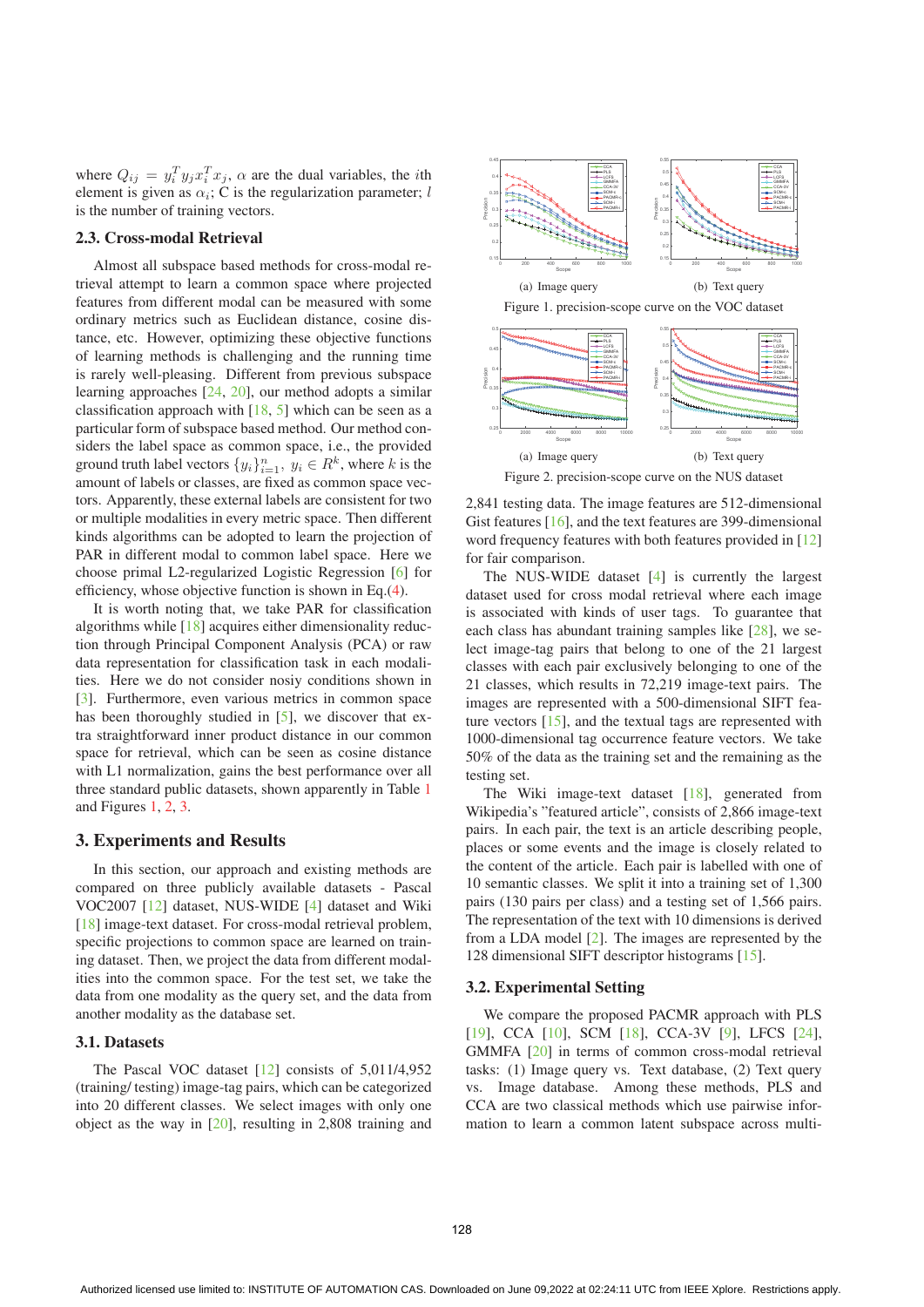

Figure 3. precision-scope curve on the Wiki dataset

modal data. Besides, SCM, LFCS, GMMFA and CCA-3V are four supervised methods which further exploit the label information. Regarding metric selection<sup>2</sup>, Cosine distance is adopted to measure the similarity between text-image pairs of these methods when inner product distance is applied with SCM and our proposed method.

To evaluate the performance of the proposed method, the mean average precision (MAP) [18] is used to evaluate the overall performance of the tested algorithms. To compute MAP, we first evaluate the average precision (AP) of a set of R retrieved documents by  $AP = \frac{1}{T} \sum_{i=1}^{R} P(r) \delta(r)$  where  $T$  is the number of relevant documents in the retrieved set  $T$  is the number of relevant documents in the retrieved set,  $P(r)$  denotes the precision of the top r retrieved documents, and  $\delta = 1$  if the rth retrieved document is relevant (where relevant means belonging to the class of the query) and  $\delta = 0$  otherwise. The larger the MAP, the better the performance. Besides the MAP, we also use precision-scope curve [18] to evaluate the effectiveness of different methods explicitly. For NUS-WIDE and PASCAL VOC, PCA is used to reduce the dimensions of the original features. For PACMR, the length of PAR are fixed as 200, 500 and 500 for three datasets respectively.

### 3.3. Results

Table 1 shows the MAP scores achieved by two unsupervised methods, four supervised methods and the proposed method (PACMR) on three benchmark datasets while SCM and PACMR adopt inner product distance additionally. It can be observed that the proposed method significantly outperforms its several counterparts for both forms of cross-modal retrieval tasks through traditional cosine distance metric. Under inner product metric, the average MAP values of both SCM and PACMR are improved by 10.4%, 11.2% and 10.9% respectively, and PACMR-i is consistently better than SCM-i and other algorithms.

Further analyses of the results are presented in Figures 1, 2 and 3, which show the corresponding precision-scope curves of all approaches reported. Our method again significantly outperforms other algorithms for both forms of crossmodal retrieval. In Figure 1, both PACMR-i and PACMR-c are superior to other algorithms in both Figure  $1(a)$  and Figure 1(b). For the NUS-WIDE dataset in Figure 2, PACMR-i obtains the best performance with huge advantages while PACMR-c gains better performance than other algorithms except SCM-i for both the text query and the image query. Concerning the Wiki dataset shown in Figure 3, PACMR-i is also the best performing method in both retrieval tasks. Besides, the performance of PACMR-c for image query is still better than SCM-c even though inferior to CCA-3V and GMMFA. However, the curve for the text query of PACMRc is absolutely superior to other algorithms such as CCA-3V and GMMFA. It is worth noting that PACMR-i can always obtain the best performance among these algorithms while PACMR-c is slightly inferior to other algorithms just on the Wiki dataset, this may be because the length of features is too short for favorable retrieval performance.

### 4. Conclusion

In this paper, we have proposed a simple yet effective PAR based cross-modal retrieval method to learn heterogeneous projections from different modalities. PAR plays a similar role as embedding, preserving origin manifold structure through anchor points with low computation costs. Compared with traditional subspace methods, semantic information space is directly treated as common space which can avoid the time-consuming optimization brought by subspace learning methods. Due to the boosted performance brought by inner product distance, one of our future work is to generate corresponding binary codes for cross-modal retrieval.

## Acknowledgement

This work is funded by the Youth Innovation Promotion Association, Chinese Academy of Sciences (Grant No. 2015190), and the National Natural Science Foundation of China (Grant No. 61473289).

## References

- [1] M. Alexis and F. Jurie. Cmml: A new metric learning approach for cross modal matching. In *Asian Conference on Computer Vision*, pages 14–pages, 2012. 1
- [2] D. M. Blei, A. Y. Ng, and M. I. Jordan. Latent dirichlet allocation. *The Journal of Machine Learning Research*, 3:993– 1022, 2003. 1, 3
- [3] B. Chen, L. Xing, J. Liang, N. Zheng, and J. C. Principe. Steady-state mean-square error analysis for adaptive filtering under the maximum correntropy criterion. *IEEE Signal Processing Letters*, 21(7):880–884, 2014. 3
- [4] T.-S. Chua, J. Tang, R. Hong, H. Li, Z. Luo, and Y. Zheng. Nus-wide: a real-world web image database from national university of singapore. In *ACM International Conference on Image and Video Retrieval*, page 48, 2009. 3
- [5] J. Costa Pereira, E. Coviello, G. Doyle, N. Rasiwasia, G. R. Lanckriet, R. Levy, and N. Vasconcelos. On the role of correlation and abstraction in cross-modal multimedia retrieval.

 $2$ In Table 1 and Figure 1, 2, 3, -c means cosine distance (default metric) while -i means inner product distance.